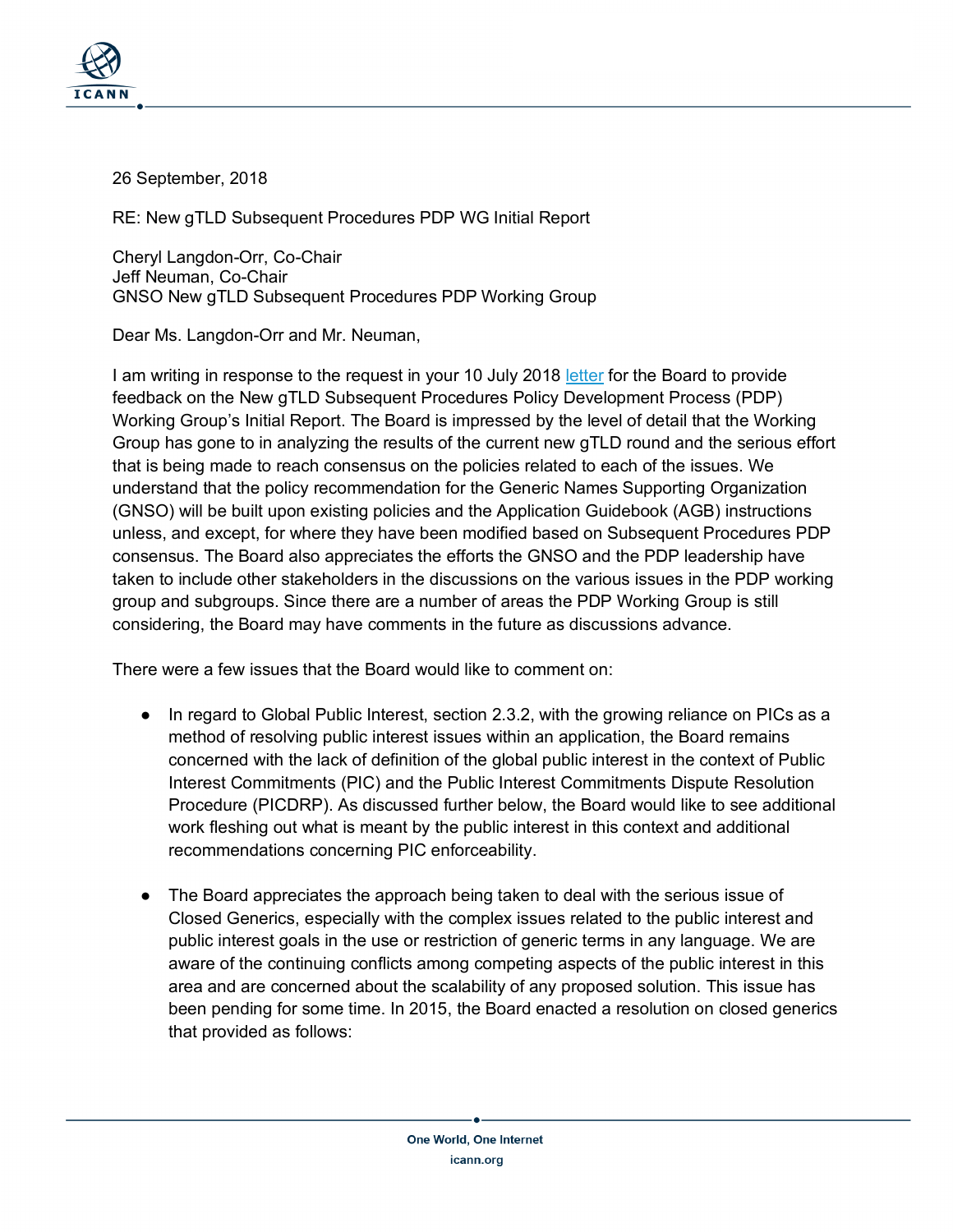

*"The NGPC is also requesting that the GNSO specifically include the issue of exclusive registry access for generic strings serving a public interest goal as part of the policy work it is planning to initiate on subsequent rounds of the New gTLD Program, and inform the Board on a regular basis with regards to the progress on the issue."*

Because these difficult questions on how to define the public interest and public interest goals have been pending for several years, the Board re-emphasizes that it remains critical for the Subsequent Procedure group to further flesh out these concepts in all proposed options for addressing closed generics.

- Regarding question 2.7.4.e.2 on "gaming" or abuse of private auction, the Board believes that applications should not be submitted as a means to engage in private auctions, including for the purpose of using private auctions as a method of financing their other applications. This not only increases the workload on processing but puts undue financial pressure on other applicants who have business plans and financing based on their intention to execute the plan described in the application. In particular, we are concerned about how gaming for the purpose of financing other applications, or with no intent to operate the gTLD as stated in the application, can be reconciled with ICANN's Commitments and Core Values.
- Regarding Applicant reviews, section 2.7.7, the Board is interested in recommendations for a mechanism that can be used when there are issues that block an application moving forward.
- The Board is concerned about unanticipated issues that might arise and what mechanism should be used in such cases. The Board understands that the PDP Working Group is discussing a Predictability Framework that could potentially be used to address these types of issues. The Board looks forward to the outcomes of these discussions.
- Regarding timelines for future rounds, the Board requests that the PDP Working Group consider the issue of round closure and what criteria or mechanism could be used to close a round.
- The Board looks forward to further discussions in the PDP on Name Collisions, Applicant Support and the Predictability Framework as each of these may have significant operational impact. On Name Collisions there may be an opportunity to combine work being done by SSAC on the collision risk with the work being done in the PDP to achieve a consensus solution to this issue.